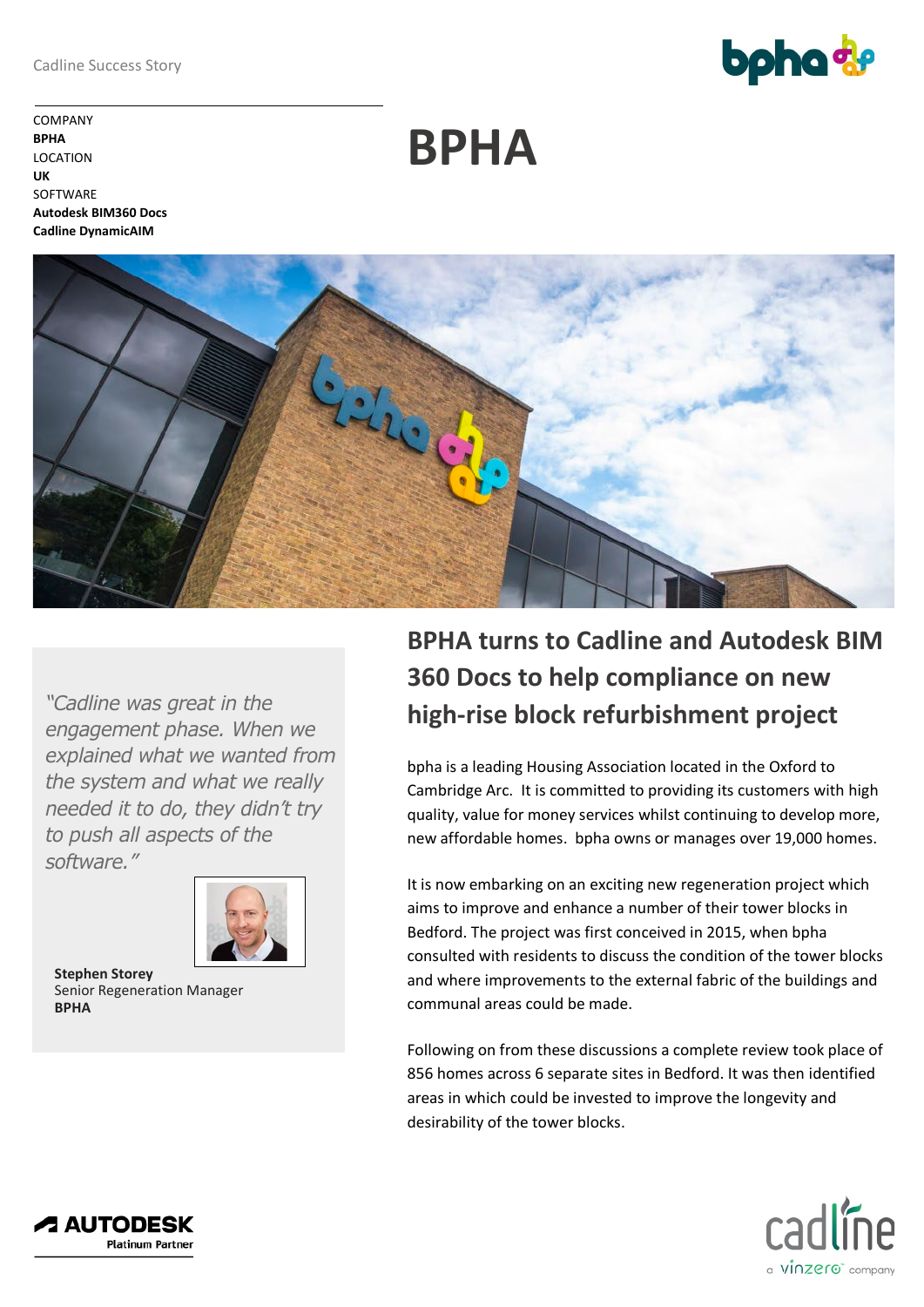

The project not only aims to repair the buildings but transform the communities in which the homes are situated. Improving communal spaces and providing a safe and desirable environment for our residents to live in.

## **Gauging the challenge**

[The Hackitt Report,](https://assets.publishing.service.gov.uk/government/uploads/system/uploads/attachment_data/file/707785/Building_a_Safer_Future_-_web.pdf) which was published in 2018 following the Grenfell Tower fire of the previous year, effectively signposted to organisations that they needed to have a comprehensive understanding of the high-rise blocks under their ownership or management, including the assets that are in them, the condition they are in and when replacements and repairs were made.



In order to deliver this assurance around safety and comply with the regulations, Housing Associations have focused on improving record keeping. The use of building information modelling (BIM) has been an important part of this ongoing conversation. Given all this, bpha was eager to ensure that consultants and contractors that it might work with in the future were able to embrace a BIM methodology. At the same time, it also decided to use a BIM approach itself within the refurbishment programme - and turned to design and data management software provider, Cadline to help provide this capability.

Stephen Storey, Senior Regeneration Manager for bpha, explained the rationale: "Cadline was great in the engagement phase. When we explained what we

wanted from the system and what we really needed it to do, they didn't try to push all aspects of the software.

"When Cadline knew our key requirements they said it sounds like you just need Autodesk® BIM 360™ Docs for now and you can increase that as and when you may need to in the future. That was refreshing to hear. They listened to us, and then provided us with exactly what we wanted and needed, which was great."



## **Delivering the solution**

bpha has initially purchased ten licences of the software but may expand as the use of BIM develops with the organisation. The Autodesk tool enables it to receive a BIM model and upload all of its 'as built' drawings into the software, using full laser 3D scans of the environment. The association has issued the design consultancy working on the refurbishment programme with an existing BIM model and the architect is now developing the design for the refurbishment of the first bpha-owned block in that model.

Cadline's involvement has been proactive and positive throughout the implementation process. It delivered bpha initial training around how to use the software and has then checked in at intervals to see how bpha has been progressing.

While BIM 360 Docs is from the outset being used exclusively for the refurbishment project, there is potential for it to be utilised by other bpha teams in the future.